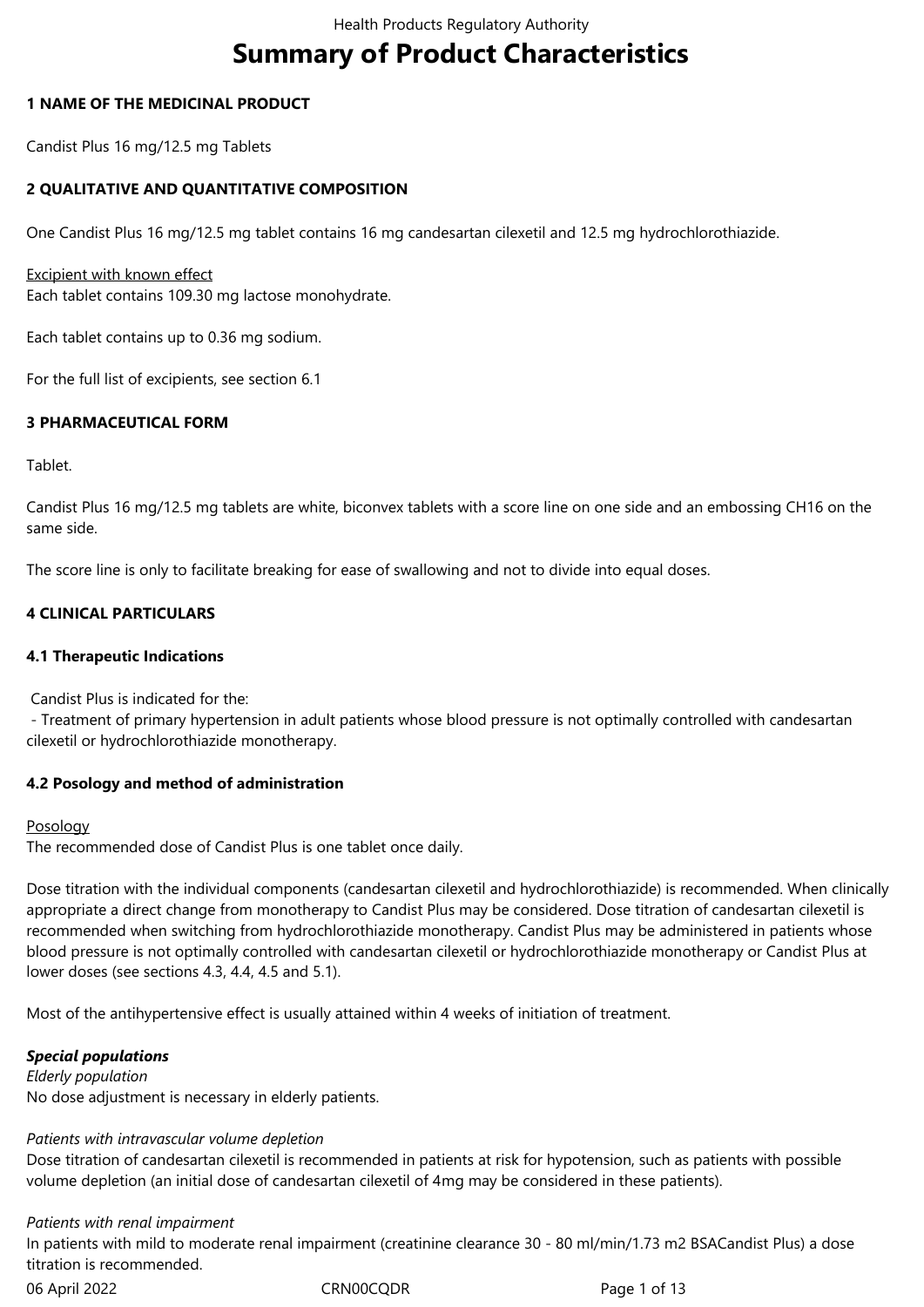Candist Plus is contraindicated in patients with severe renal impairment (creatinine clearance < 30 ml/min/1.73 m2 BSA) (see section 4.3).

*Patients with hepatic impairment* Dose titration of candesartan cilexetil is recommended in patients with mild to moderate Candist Pluschronic liver disease.

Candist Plus is contraindicated in patients with severe hepatic impairment and/or cholestasis (see section 4.3).

## *Paediatric population*

The safety and efficacy of Candist Plus in children aged between birth and 18 years have not been established. No data are available.

Method of administration Oral use.

Candist Plus can be taken with or without food.

The bioavailability of candesartan is not affected by food.

There is no clinically significant interaction between hydrochlorothiazide and food.

## **4.3 Contraindications**

 - Hypersensitivity to the active substances or to any of the excipients listed in section 6.1 or to sulfonamide derived active substances. Hydrochlorothiazide is a sulfonamide derived active substance.

- Second and third trimesters of pregnancy (see sections 4.4 and 4.6).
- Severe renal impairment (creatinine clearance < 30 ml/min/1.73 m2 BSA).
- Severe hepatic impairment and/or cholestasis.
- Refractory hypokalaemia and hypercalcaemia.
- Gout.

 - The concomitant use of Candist Plus with aliskiren-containing products is contraindicated in patients with diabetes mellitus or renal impairment (GFR < 60 ml/min/1.73 m<sup>2</sup>) (see sections 4.5 and 5.1).

## **4.4 Special warnings and precautions for use**

## *Dual blockade of the renin-angiotensin-aldosterone system (RAAS)*

There is evidence that the concomitant use of ACE-inhibitors, angiotensin II receptor blockers or aliskiren increases the risk of hypotension, hyperkalaemia and decreased renal function (including acute renal failure). Dual blockade of RAAS through the combined use of ACE-inhibitors, angiotensin II receptor blockers or aliskiren is therefore not recommended (see sections 4.5 and 5.1).

If dual blockade therapy is considered absolutely necessary, this should only occur under specialist supervision and subject to frequent close monitoring of renal function, electrolytes and blood pressure.

ACE-inhibitors and angiotensin II receptor blockers should not be used concomitantly in patients with diabetic nephropathy.

## *Renal impairment*

Candist PlusAs with other agents inhibiting the renin-angiotensin-aldosterone system, changes in renal function may be anticipated in susceptible patients treated with Candist Plus (see section 4.3).

## *Kidney transplantation*

There is limited clinical evidence regarding Candist Plus use in patients who have undergone renal transplant.

## *Renal artery stenosis*

Medicinal products that affect the renin-angiotensin-aldosterone system, including angiotensin II receptor antagonists (AIIRAs), may increase blood urea and serum creatinine in patients with bilateral renal artery stenosis or stenosis of the artery to a solitary kidney.

*Intravascular volume depletion*

06 April 2022 CRN00CQDR Page 2 of 13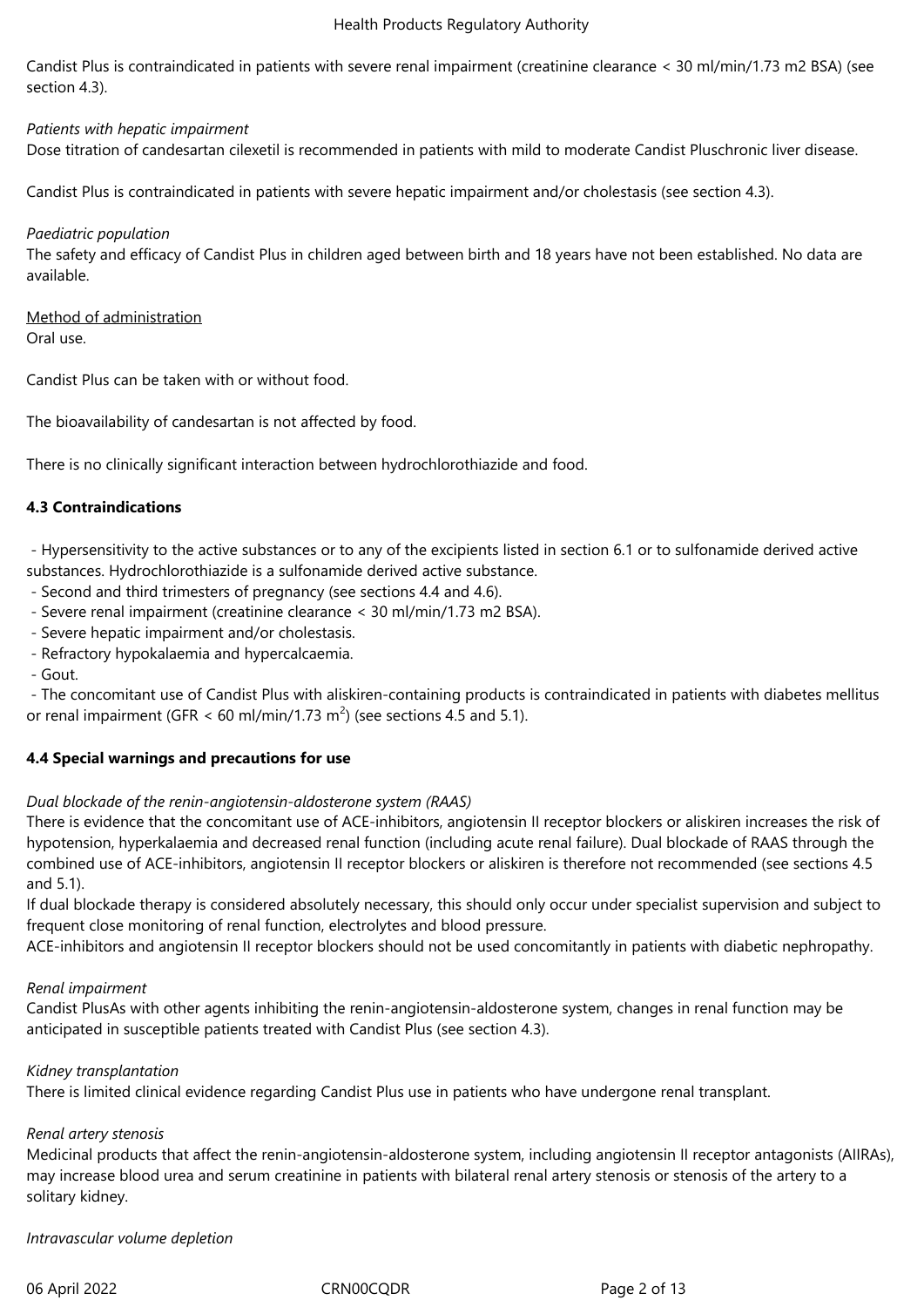In patients with intravascular volume and/or sodium depletion symptomatic hypotension may occur, as described for other agents acting on the renin-angiotensin-aldosterone system. Therefore, the use of Candist Plus is not recommended until this condition has been corrected.

## *Anaesthesia and surgery*

Hypotension may occur during anaesthesia and surgery in patients treated with AIIRAs due to blockade of the renin-angiotensin system. Very rarely, hypotension may be severe such that it may warrant the use of intravenous fluids and/or vasopressors.

## *Hepatic impairment*

Thiazides should be used with caution in patients with impaired hepatic function or progressive liver disease, since minor alterations of fluid and electrolyte balance may precipitate hepatic coma. There is no clinical experience with Candist Plus in patients with hepatic impairment.

## *Aortic and mitral valve stenosis (obstructive hypertrophic cardiomyopathy)*

As with other vasodilators, special caution is indicated in patients suffering from haemodynamically relevant aortic or mitral valve stenosis, or obstructive hypertrophic cardiomyopathy.

#### *Primary hyperaldosteronism*

Patients with primary hyperaldosteronism generally will not respond to antihypertensive agents acting through inhibition of the renin-angiotensin-aldosterone system. Therefore the use of Candist Plus is not recommended in this population.

#### *Electrolyte imbalance*

Periodic determination of serum electrolytes should be performed at appropriate intervals. Thiazides, including hydrochlorothiazide, can cause fluid or electrolyte imbalance (hypercalcaemia, hypokalaemia, hyponatraemia, hypomagnesaemia and hypochloraemic alkalosis).

Thiazide diuretics may decrease the urinary calcium excretion and may cause intermittent and slightly increased serum calcium concentrations. Marked hypercalcaemia may be a sign of hidden hyperparathyroidism. Thiazides should be discontinued before carrying out tests for parathyroid function.

Hydrochlorothiazide dose-dependently increases urinary potassium excretion which may result in hypokalaemia. This effect of hydrochlorothiazide seems to be less evident when combined with candesartan cilexetil. The risk for hypokalaemia may be increased in patients with cirrhosis of the liver, in patients experiencing brisk diuresis, in patients with an inadequate oral intake of electrolytes and in patients receiving concomitant therapy with corticosteroids or adrenocorticotropic hormone (ACTH).

Treatment with candesartan cilexetil may cause hyperkalaemia, especially in the presence of heart failure and/or renal impairment. Concomitant use of Candist Plus and ACE inhibitors, aliskiren, potassium-sparing diuretics, potassium supplements or salt substitutes or other medicinal products that may increase serum potassium levels (e.g. heparin sodium, co-trimoxazole also known as trimethoprim/sulfamethoxazole) may lead to increases in serum potassium. Monitoring of potassium should be undertaken as appropriate.

Thiazides have been shown to increase the urinary excretion of magnesium, which may result in hypomagnesaemia.

## *Metabolic and endocrine effects*

Treatment with a thiazide diuretic may impair glucose tolerance. Dose adjustment of antidiabetic medicinal products, including insulin, may be required. Latent diabetes mellitus may become manifest during thiazide therapy. Increases in cholesterol and triglyceride levels have been associated with thiazide diuretic therapy. At the doses contained in Candist Plus, only minimal effects were observed. Thiazide diuretics increase serum uric acid concentration and may precipitate gout in susceptible patients.

## *Photosensitivity*

Cases of photosensitivity reactions have been reported during use of thiazide diuretics (see section 4.8). If a photosensitivity reaction occurs, it is recommended to stop treatment. If re-administration of treatment is essential, it is recommended to protect areas exposed to the sun or to artificial UVA radiation.

#### *General*

In patients whose vascular tone and renal function depend predominantly on the activity of the renin-angiotensin-aldosterone system (e.g. patients with severe congestive heart failure or underlying renal disease, including renal artery stenosis), treatment with medicinal products that affect this system including AIIRAs, has been associated with acute hypotension, azotaemia,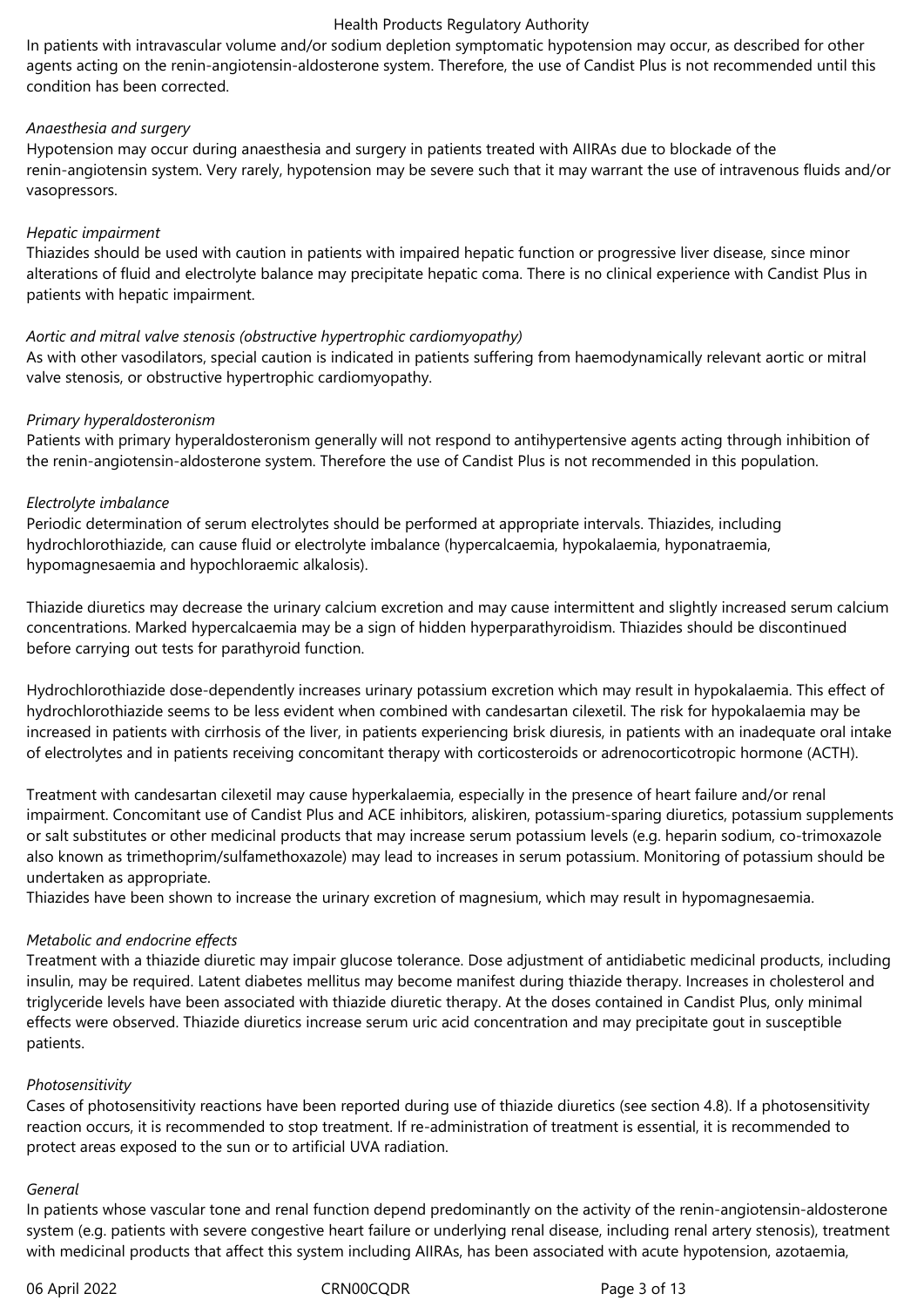oliguria or, rarely, acute renal failure. As with any antihypertensive agent, excessive blood pressure decrease in patients with ischaemic heart disease or atherosclerotic cerebrovascular disease could result in a myocardial infarction or stroke. Hypersensitivity reactions to hydrochlorothiazide may occur in patients with or without a history of allergy or bronchial asthma, but are more likely in patients with such a history.

Exacerbation or activation of systemic lupus erythematosus has been reported with the use of thiazide diuretics.

The antihypertensive effect of Candist Plus may be enhanced by other antihypertensives.

## *Pregnancy*

AIIRAs should not be initiated during pregnancy. Unless continued AIIRA therapy is considered essential, patients planning pregnancy should be changed to alternative antihypertensive treatments which have an established safety profile for use in pregnancy. When pregnancy is diagnosed, treatment with AIIRAs should be stopped immediately, and, if appropriate, alternative therapy should be started (see sections 4.3 and 4.6).

## *Non-melanoma skin cancer*

An increased risk of non-melanoma skin cancer (NMSC) [basal cell carcinoma (BCC) and squamous cell carcinoma (SCC)] with increasing cumulative dose of hydrochlorothiazide (HCT ) exposure has been observed in two epidemiological studies based on the Danish National Cancer Registry. Photosensitising actions of HCT could act as a possible mechanism for NMSC. Patients taking HCT should be informed of the risk of NMSC and advised to regularly check their skin for any new lesions and promptly report any suspicious skin lesions. Possible preventive measures such as limited exposure to sunlight and UV rays and, in case of exposure, adequate protection should be advised to the patients in order to minimize the risk of skin cancer. Suspicious skin lesions should be promptly examined potentially including histological examinations of biopsies. The use of HCT may also need to be reconsidered in patients who have experienced previous NMSC (see also section 4.8).

## Choroidal effusion, acute myopia and secondary angle-closure glaucoma

Sulfonamide or sulfonamide derivative drugs can cause an idiosyncratic reaction resulting in choroidal effusion with visual field defect, transient myopia and acute angle-closure glaucoma. Symptoms include acute onset of decreased visual acuity or ocular pain and typically occur within hours to weeks of drug initiation. Untreated acute angle-closure glaucoma can lead to permanent vision loss. The primary treatment is to discontinue drug intake as rapidly as possible. Prompt medical or surgical treatments may need to be considered if the intraocular pressure remains uncontrolled. Risk factors for developing acute angle-closure glaucoma may include a history of sulfonamide or penicillin allergy.

## Acute Respiratory Toxicity

Very rare severe cases of acute respiratory toxicity, including acute respiratory distress syndrome (ARDS) have been reported after taking hydrochlorothiazide. Pulmonary oedema typically develops within minutes to hours after hydrochlorothiazide intake. At the onset, symptoms include dyspnoea, fever, pulmonary deterioration and hypotension. If diagnosis of ARDS is suspected, Candist Plus should be withdrawn and appropriate treatment given. Hydrochlorothiazide should not be administered to patients who previously experienced ARDS following hydrochlorothiazide intake.

## Candist Plus contains lactose and sodium

Patients with rare hereditary problems of galactose intolerance, total lactase deficiency or glucose-galactose malabsorption should not take this medicine.

This medicinal product contains less than 1 mmol sodium (23 mg) per tablet, that is to say essentially 'sodium-free'.

## **4.5 Interaction with other medicinal products and other forms of interactions**

Clinical trial data has shown that dual blockade of the renin-angiotensin-aldosterone-system (RAAS) through the combined use of ACE-inhibitors, angiotensin II receptor blockers or aliskiren is associated with a higher frequency of adverse events such as hypotension, hyperkalaemia and decreased renal function (including acute renal failure) compared to the use of a single RAAS-acting agent (see sections 4.3, 4.4 and 5.1).

Compounds which have been investigated in clinical pharmacokinetic studies include warfarin, digoxin, oral contraceptives (i.e. ethinylestradiol/levonorgestrel), glibenclamide and nifedipine. No pharmacokinetic interactions of clinical significance were identified in these studies.

The potassium depleting effect of hydrochlorothiazide could be expected to be potentiated by other medicinal products associated with potassium loss and hypokalaemia (e.g. other kaliuretic diuretics, laxatives, amphotericin, carbenoxolone, penicillin G sodium, salicylic acid derivates, steroids, ACTH).

06 April 2022 CRN00CQDR Page 4 of 13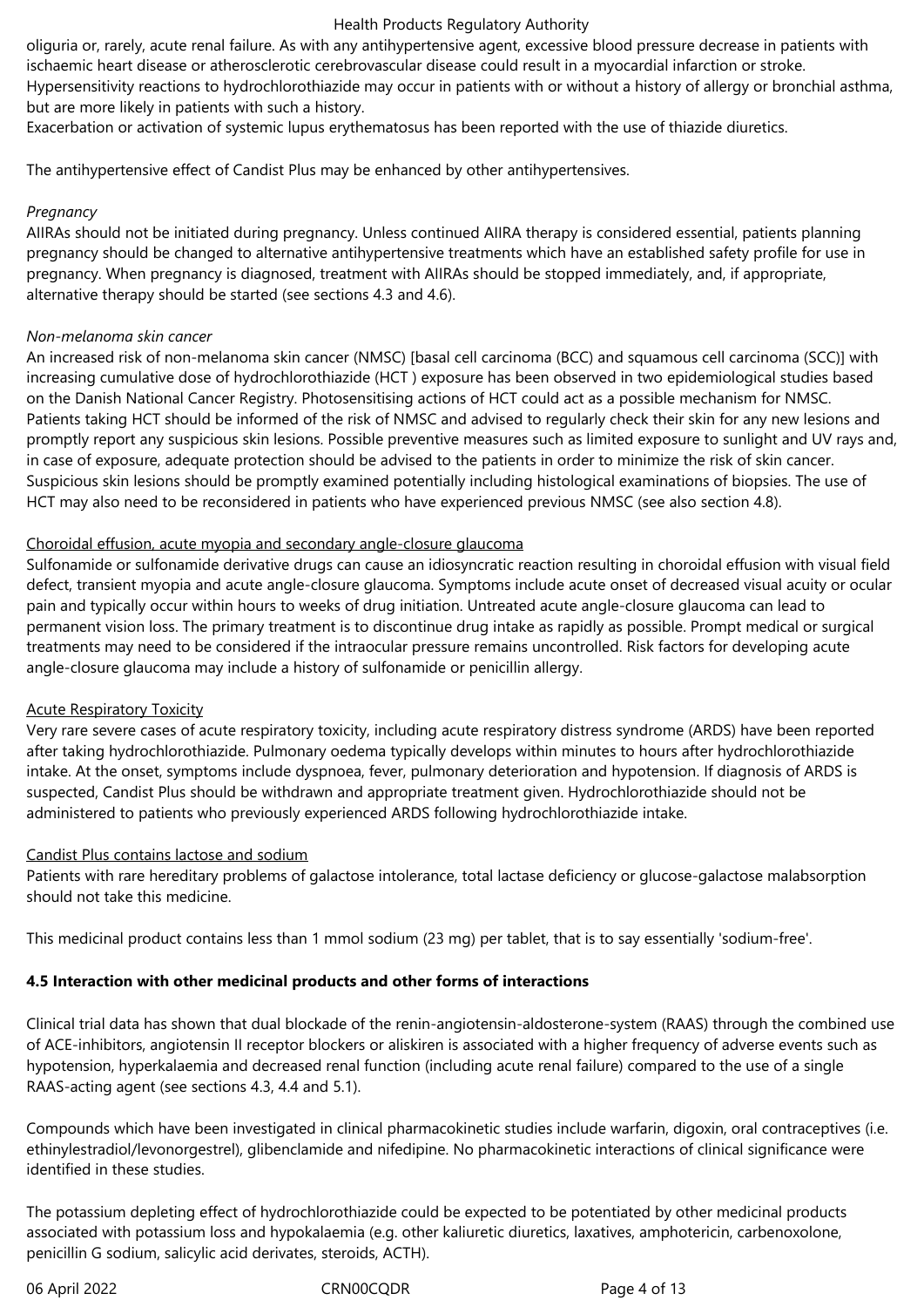Concomitant use of Candist Plus and potassium-sparing diuretics, potassium supplements or salt substitutes or other medicinal products that may increase serum potassium levels (e.g. heparin sodium, co-trimoxazole also known as trimethoprim/sulfamethoxazole) may lead to increases in serum potassium. Monitoring of potassium should be undertaken as appropriate (see section 4.4).

Diuretic-induced hypokalaemia and hypomagnesaemia predisposes to the potential cardiotoxic effects of digitalis glycosides and antiarrhythmics. Periodic monitoring of serum potassium is recommended when Candist Plus is administered with such medicinal products, and with the following medicinal products that could induce torsades de pointes:

- Class Ia antiarrhythmics (e.g. quinidine, hydroquinidine, disopyramide)

- Class III antiarrhythmics (e.g. amiodarone, sotalol, dofetilide, ibutilide)

 - Some antipsychotics (e.g. thioridazine, chlorpromazine, levomepromazine, trifluoperazine, cyamemazine, sulpiride, sultopride, amisulpride, tiapride, pimozide, haloperidol, droperidol)

 - Others (e.g. bepridil, cisapride, diphemanil, erythromycin IV, halofantrine, ketanserin, mizolastine, pentamidine, sparfloxacin, terfenadine, vincamine IV)

Reversible increases in serum lithium concentrations and toxicity have been reported during concomitant administration of lithium with Angiotensin Converting Enzyme (ACE) inhibitors or hydrochlorothiazide. A similar effect has also been reported with AIIRAs. Use of candesartan and hydrochlorothiazide with lithium is not recommended. If the combination proves necessary, careful monitoring of serum lithium levels is recommended.

When AIIRAs are administered simultaneously with non-steroidal anti-inflammatory drugs (NSAIDs) (i.e. selective COX-2 inhibitors, acetylsalicylic acid (>3g/day) and non-selective NSAIDs), attenuation of the antihypertensive effect may occur.

As with ACE inhibitors, concomitant use of AIIRAs and NSAIDs may lead to an increased risk of worsening of renal function, including possible acute renal failure, and an increase in serum potassium, especially in patients with poor pre-existing renal function. The combination should be administered with caution, especially in the elderly. Patients should be adequately hydrated and consideration should be given to monitoring renal function after initiation of concomitant therapy, and periodically thereafter.

The diuretic, natriuretic and antihypertensive effect of hydrochlorothiazide is blunted by NSAIDs.

The absorption of hydrochlorothiazide is reduced by colestipol or cholestyramine.

The effect of non-depolarising skeletal muscle relaxants (e.g. tubocurarine) may be potentiated by hydrochlorothiazide.

Thiazide diuretics may increase serum calcium levels due to decreased excretion. If calcium supplements or Vitamin D must be prescribed, serum calcium levels should be monitored and the dose adjusted accordingly.

The hyperglycaemic effect of beta-blockers and diazoxide may be enhanced by thiazides.

Anticholinergic agents (e.g. atropine, biperiden) may increase the bioavailability of thiazide-type diuretics by decreasing gastrointestinal motility and stomach emptying rate.

Thiazide may increase the risk of adverse effects caused by amantadine.

Thiazides may reduce the renal excretion of cytotoxic medicinal products (e.g. cyclophosphamide, methotrexate) and potentiate their myelosuppressive effects.

Postural hypotension may become aggravated by simultaneous intake of alcohol, barbiturates or anaesthetics.

Treatment with a thiazide diuretic may impair glucose tolerance. Dose adjustment of antidiabetic medicinal products, including insulin, may be required. Metformin should be used with caution because of the risk of lactic acidosis induced by possible functional renal failure linked to hydrochlorothiazide.

Hydrochlorothiazide may cause the arterial response to pressor amines (e.g. adrenaline) to decrease but not enough to exclude a pressor effect.

Hydrochlorothiazide may increase the risk of acute renal insufficiency especially with high doses of iodinated contrast media.

06 April 2022 CRN00CQDR Page 5 of 13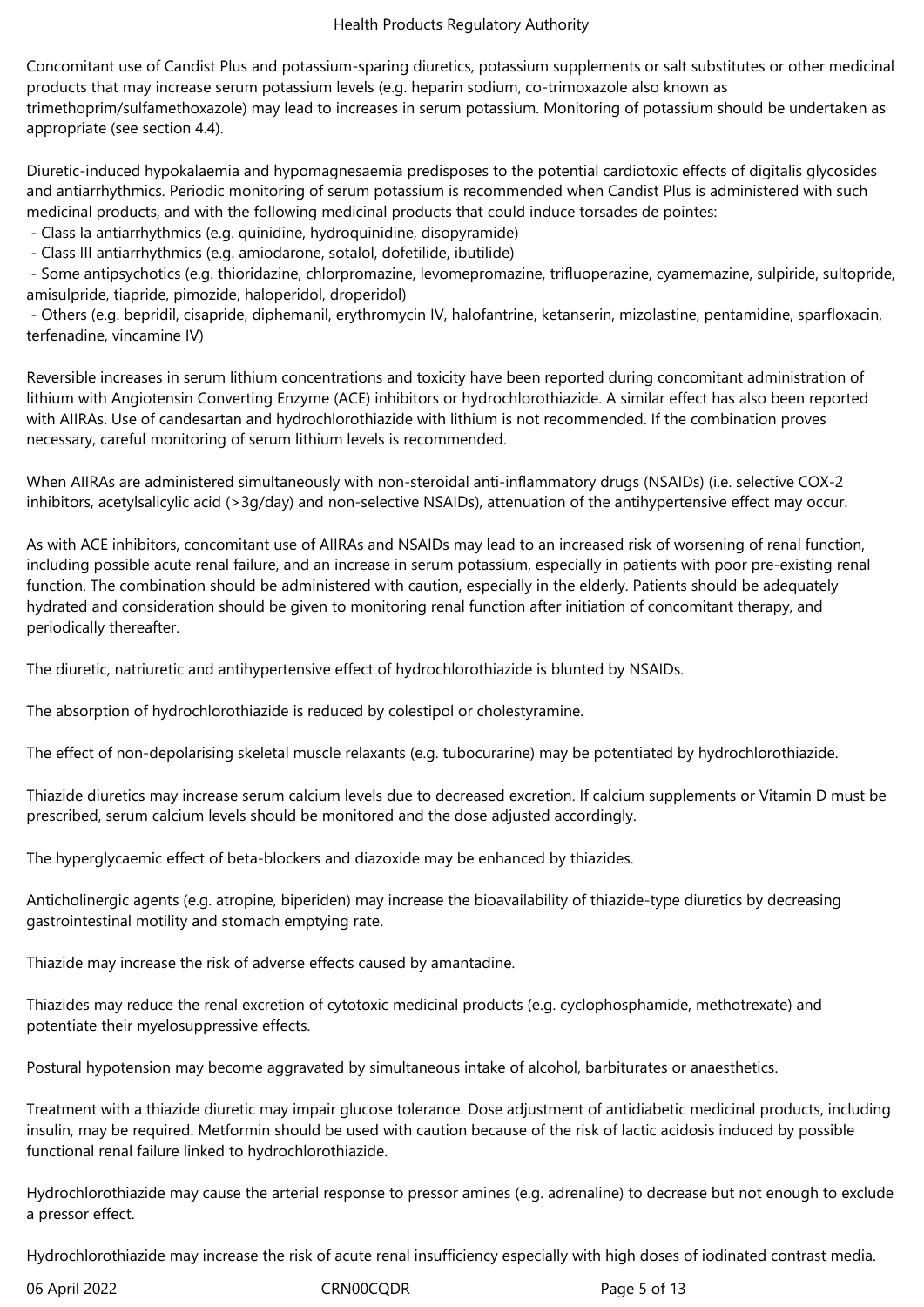Concomitant treatment with cyclosporine may increase the risk of hyperuricaemia and gout-type complications.

Concomitant treatment with baclofen, amifostine, tricyclic antidepressants or neuroleptics may lead to enhancement of the antihypertensive effect and may induce hypotension.

## **4.6 Fertility, pregnancy and lactation**

## **Pregnancy**

*Angiotensin II Receptor Antagonists (AIIRAs):*

The use of AIIRAs is not recommended during the first trimester of pregnancy (see section 4.4). The use of AIIRAs is contraindicated during the second and third trimesters of pregnancy (see sections 4.3 and 4.4).

Epidemiological evidence regarding the risk of teratogenicity following exposure to ACE inhibitors during the first trimester of pregnancy has not been conclusive; however a small increase in risk cannot be excluded. Whilst there is no controlled epidemiological data on the risk with AIIRAs, similar risks may exist for this class of drugs. Unless continued AIIRA therapy is considered essential, patients planning pregnancy should be changed to alternative antihypertensive treatments which have an established safety profile for use in pregnancy. When pregnancy is diagnosed, treatment with AIIRAs should be stopped immediately and, if appropriate, alternative therapy should be started.

Exposure to AIIRA therapy during the second and third trimesters is known to induce human foetotoxicity (decreased renal function, oligohydramnios, skull ossification retardation) and neonatal toxicity (renal failure, hypotension, hyperkalaemia) (see section 5.3).

Should exposure to AIIRAs have occurred from the second trimester of pregnancy, ultrasound check of renal function and skull is recommended.

Infants whose mothers have taken AIIRAs should be closely observed for hypotension (see sections 4.3 and 4.4).

## *Hydrochlorothiazide:*

There is limited experience with hydrochlorothiazide during pregnancy, especially during the first trimester. Animal studies are insufficient.

Hydrochlorothiazide crosses the placenta. Based on the pharmacological mechanism of action of hydrochlorothiazide its use during the second and third trimesters may compromise foeto-placental perfusion and may cause foetal and neonatal effects like icterus, disturbance of electrolyte balance and thrombocytopenia. Hydrochlorothiazide should not be used for gestational oedema, gestational hypertension or preeclampsia due to the risk of decreased plasma volume and placental hypoperfusion, without a beneficial effect on the course of the disease.

Hydrochlorothiazide should not be used for essential hypertension in pregnant women except in rare situations where no other treatment could be used.

## Breast-feeding

## *Angiotensin II Receptor Antagonists (AIIRAs):*

Because no information is available regarding the use of Candist Plus during breast-feeding, Candist Plus is not recommended and alternative treatments with better established safety profiles during breastfeeding are preferable, especially while nursing a newborn or preterm infant.

## *Hydrochlorothiazide:*

Hydrochlorothiazide is excreted in human milk in small amounts. Thiazides in high doses causing intense diuresis can inhibit the milk production. The use of Candist Plus during breast-feeding is not recommended.

## **4.7 Effects on ability to drive and use machines**

No studies on the effects on the ability to drive and use machines have been performed. When driving vehicles or operating machines, it should be taken into account that occasionally dizziness or weariness may occur during treatment with Candist Plus.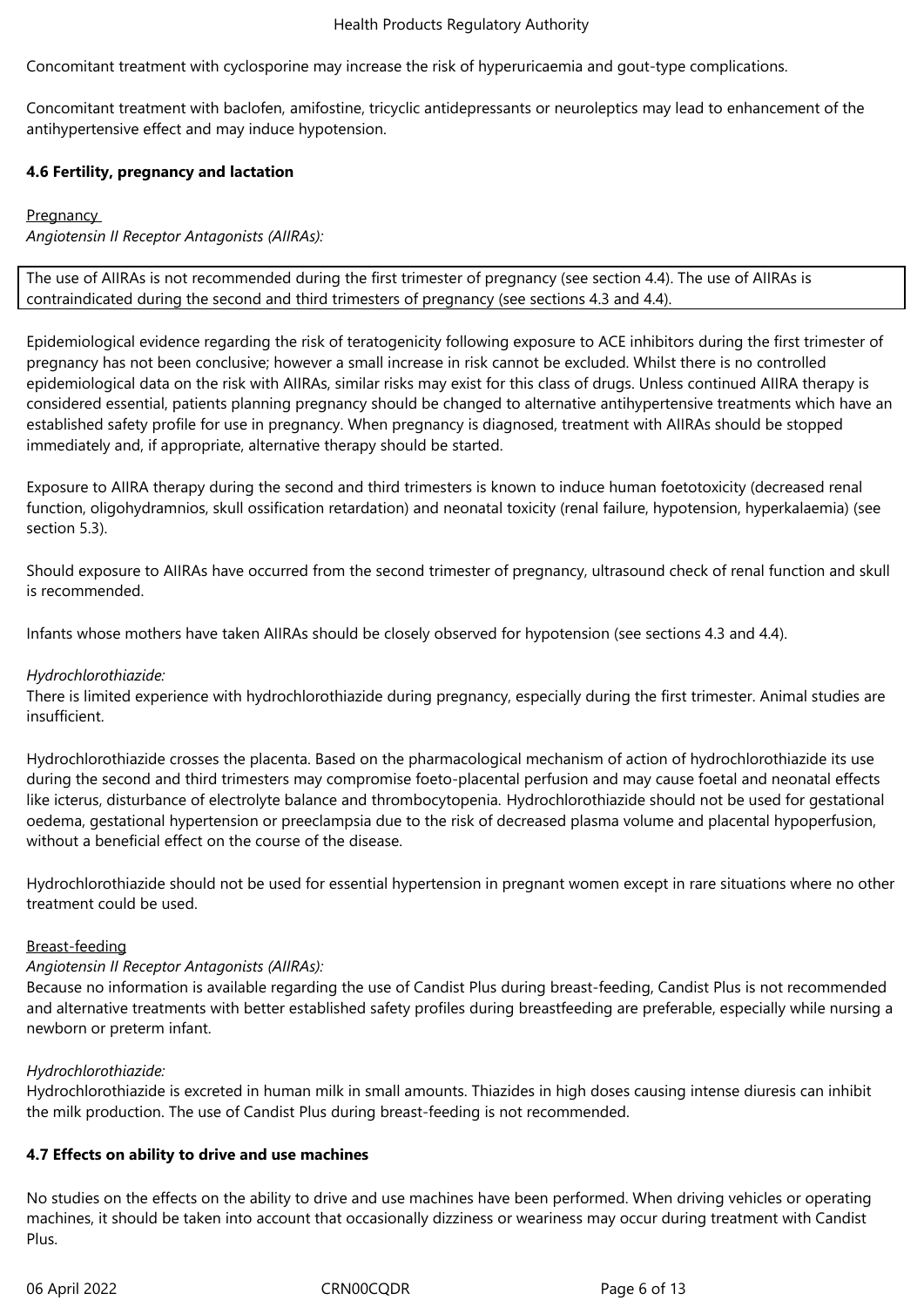## **4.8 Undesirable effects**

## *a. Summary of the safety profile*

In controlled clinical studies with candesartan cilexetil/hydrochlorothiazide adverse reactions were mild and transient. Withdrawals from treatment due to adverse events were similar with candesartan cilexetil/hydrochlorothiazide (2.3 - 3.3 %) and placebo (2.7 - 4.3 %).

In clinical trials with candesartan cilexetil/hydrochlorothiazide, adverse reactions were limited to those that were reported previously with candesartan cilexetil and/or hydrochlorothiazide.

## *b. Tabulated summary of adverse reactions*

The table below presents adverse reactions with candesartan cilexetil from clinical trials and post marketing experience. In a pooled analysis of clinical trial data of hypertensive patients, adverse reactions with candesartan cilexetil were defined based on an incidence of adverse events with candesartan cilexetil at least 1 % higher than the incidence seen with placebo.

The frequencies used in the tables throughout section 4.8 are: very common ( $\geq 1/10$ ), common ( $\geq 1/100$  to < 1/10), uncommon (≥ 1/1,000 to < 1/100), rare (≥ 1/10,000 to < 1/1,000), very rare (< 1/10,000) and not known (cannot be estimated from the available data).

| <b>System Organ Class</b>                              | <b>Frequency</b> | <b>Undesirable Effect</b>                                |
|--------------------------------------------------------|------------------|----------------------------------------------------------|
| <b>Infections and infestations</b>                     | Common           | Respiratory infection                                    |
| <b>Blood and lymphatic system disorders</b>            | Very rare        | Leukopenia, neutropenia and agranulocytosis              |
| <b>Metabolism and nutrition disorders</b>              | Very rare        | Hyperkalaemia, hyponatraemia                             |
| Nervous system disorders                               | Common           | Dizziness/vertigo, headache                              |
| Respiratory, thoracic and mediastinal disorders        | Very rare        | Cough                                                    |
| <b>Gastrointestinal disorders</b>                      | Very rare        | Nausea                                                   |
|                                                        | Not known        | Diarrhoea                                                |
| <b>Hepatobiliary disorders</b>                         | Very rare        | Increased liver enzymes, abnormal hepatic function or    |
|                                                        |                  | hepatitis                                                |
| Skin and subcutaneous tissue disorders                 | Very rare        | Angioedema, rash, urticaria, pruritus                    |
| <b>Musculoskeletal and connective tissue disorders</b> | Very rare        | Back pain, arthralgia, myalgia                           |
| <b>Renal and urinary disorders</b>                     | Very rare        | Renal impairment, including renal failure in susceptible |
|                                                        |                  | patients (see section 4.4)                               |

The table below presents adverse reactions with hydrochlorothiazide monotherapy usually with doses of 25 mg or higher.

| <b>System Organ Class</b>                              | <b>Frequency</b> | <b>Undesirable Effect</b>                                                                                                     |
|--------------------------------------------------------|------------------|-------------------------------------------------------------------------------------------------------------------------------|
| Neoplasms benign, malignant and unspecified (incl.     | Not known        | Non-melanoma skin cancer (Basal cell carcinoma                                                                                |
| cysts and polyps)                                      |                  | and Squamous cell carcinoma)                                                                                                  |
| <b>Blood and lymphatic system disorders</b>            | Rare             | Leukopenia, neutropenia/agranulocytosis,<br>thrombocytopenia, aplastic anaemia, bone marrow<br>depression, haemolytic anaemia |
| Immune system disorders                                | Rare             | Anaphylactic reactions                                                                                                        |
| <b>Metabolism and nutrition disorders</b>              | Common           | Hyperglycaemia, hyperuricaemia, electrolyte<br>imbalance (including hyponatraemia and<br>hypokalaemia)                        |
| <b>Psychiatric disorders</b>                           | Rare             | Sleep disturbances, depression, restlessness                                                                                  |
| Nervous system disorders                               | Common           | Light-headedness, vertigo                                                                                                     |
|                                                        | Rare             | Paraesthesia                                                                                                                  |
| <b>Eye disorders</b>                                   | Rare             | Transient blurred vision                                                                                                      |
|                                                        | Not known        | Acute myopia, acute angle-closure glaucoma,<br>choroidal effusion                                                             |
| <b>Cardiac disorders</b>                               | Rare             | Cardiac arrhythmias                                                                                                           |
| <b>Vascular disorders</b>                              | Uncommon         | Postural hypotension                                                                                                          |
|                                                        | Rare             | Necrotising angiitis (vasculitis, cutaneous vasculitis)                                                                       |
| <b>Respiratory, thoracic and mediastinal disorders</b> | Rare             | Respiratory distress (including pneumonitis and<br>pulmonary oedema)                                                          |
|                                                        | Very rare        | Acute respiratory distress syndrome (ARDS) (see                                                                               |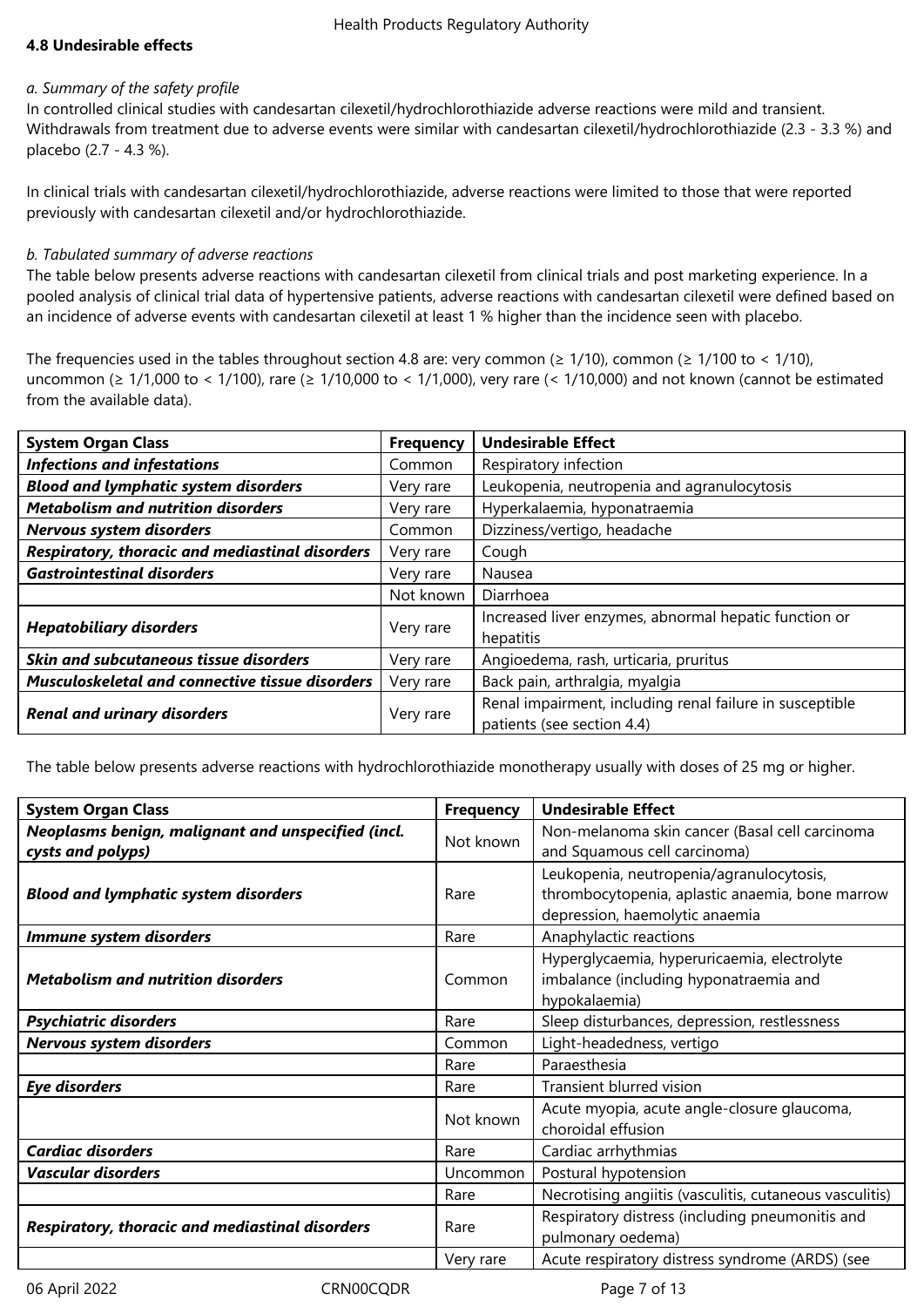| Gastrountestunal alsorders                                  | UNCOMMON        | diarrhoea, constipation                      |
|-------------------------------------------------------------|-----------------|----------------------------------------------|
|                                                             | Rare            | Pancreatitis                                 |
|                                                             | Not known       | Diarrhoea                                    |
| <b>Hepatobiliary disorders</b>                              | Rare            | Jaundice (intrahepatic cholestatic jaundice) |
| Skin and subcutaneous tissue disorders                      | <b>Uncommon</b> | Rash, urticaria, photosensitivity reactions  |
|                                                             | Rare            | Toxic epidermal necrolysis                   |
|                                                             | Not known       | Systemic lupus erythematosus                 |
|                                                             |                 | Cutaneous lupus erythematosus                |
| Musculoskeletal and connective tissue disorders             | Rare            | Muscle spasm                                 |
| <b>Renal and urinary disorders</b>                          | Common          | Glycosuria                                   |
|                                                             | Rare            | Renal dysfunction and interstitial nephritis |
| <b>General disorders and administration site conditions</b> | Common          | Weakness                                     |
|                                                             | Rare            | Fever                                        |
| <b>Investigations</b>                                       | Common          | Increases in cholesterol and triglycerides   |
|                                                             | Rare            | Increases in BUN and serum creatinine        |

## \* applies to hydrochlorothiazide regardless of dosage

*c. Description of selected adverse reactions*

Non-melanoma skin cancer: Based on available data from epidemiological studies, cumulative dose-dependent association between HCT and NMSC has been observed (see also sections 4.4 and 5.1).

## Reporting of suspected adverse reactions

Reporting suspected adverse reactions after authorisation of the medicinal product is important. It allows continued monitoring of the benefit/risk balance of the medicinal product. Healthcare professionals are asked to report any suspected adverse reactions via the national reporting system: HPRA Pharmacovigilance

Website: www.hpra.ie

## **4.9 Overdose**

## Sympto[ms](http://www.hpra.ie/)

Based on pharmacological considerations, the main manifestation of an overdose of candesartan cilexetil is likely to be symptomatic hypotension and dizziness. In individual case reports of overdose (of up to 672 mg candesartan cilexetil) patient recovery was uneventful.

The main manifestation of an overdose of hydrochlorothiazide is acute loss of fluid and electrolytes. Symptoms such as dizziness, hypotension, thirst, tachycardia, ventricular arrhythmias, sedation/impairment of consciousness and muscle cramps can also be observed.

## **Management**

No specific information is available on the treatment of overdose with Candist Plus. The following measures are, however, suggested in case of overdose.

When indicated, induction of vomiting or gastric lavage should be considered. If symptomatic hypotension should occur, symptomatic treatment should be instituted and vital signs monitored. The patient should be placed supine with the legs elevated. If this is not sufficient, plasma volume should be increased by infusion of isotonic saline solution. Serum electrolyte and acid balance should be checked and corrected, if needed. Sympathomimetic medicinal products may be administered if the above-mentioned measures are not sufficient.

Candesartan cannot be removed by haemodialysis. It is not known to what extent hydrochlorothiazide is removed by haemodialysis.

## **5 PHARMACOLOGICAL PROPERTIES**

## **5.1 Pharmacodynamic properties**

06 April 2022 CRN00CQDR Page 8 of 13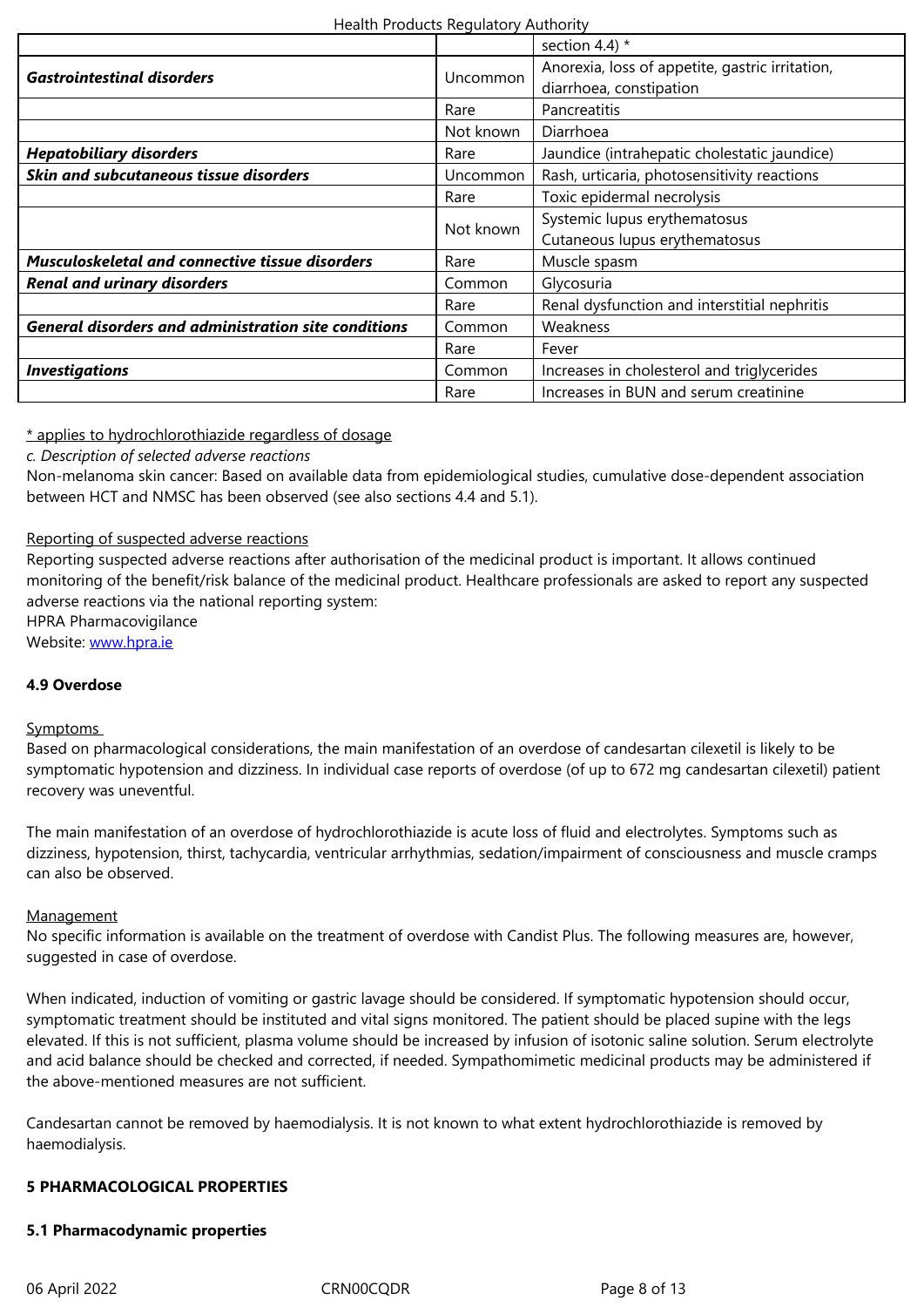Pharmacotherapeutic group: Angiotensin II antagonists and diuretics, ATC code: C09DA06

## Mechanism of action

Angiotensin II is the primary vasoactive hormone of the renin-angiotensin-aldosterone system and plays a role in the pathophysiology of hypertension and other cardiovascular disorders. It also has a role in the pathogenesis of organ hypertrophy and end organ damage. The major physiological effects of angiotensin II, such as vasoconstriction, aldosterone stimulation, regulation of salt and water homeostasis and stimulation of cell growth, are mediated via the type 1 (AT1) receptor.

## Pharmacodynamic effects

Candesartan cilexetil is a prodrug which is rapidly converted to the active drug, candesartan, by ester hydrolysis during absorption from the gastrointestinal tract. Candesartan is an AIIRA, selective for AT1 receptors, with tight binding to and slow dissociation from the receptor. It has no agonist activity.

Candesartan does not influence ACE or other enzyme systems usually associated with the use of ACE inhibitors. Since there is no effect on the degradation of kinins, or on the metabolism of other substances, such as substance P, AIIRAs are unlikely to be associated with cough. In controlled clinical trials comparing candesartan cilexetil with ACE inhibitors, the incidence of cough was lower in patients receiving candesartan cilexetil. Candesartan does not bind to or block other hormone receptors or ion channels known to be important in cardiovascular regulation. The antagonism of the AT1 receptors results in dose related increases in plasma renin levels, angiotensin I and angiotensin II levels, and a decrease in plasma aldosterone concentration.

## Clinical efficacy and safety

The effects of candesartan cilexetil 8-16 mg (mean dose 12 mg) once daily on cardiovascular morbidity and mortality were evaluated in a randomised clinical trial with 4,937 elderly patients (aged 70 - 89 years, 21 % aged 80 or above) with mild to moderate hypertension followed for a mean of 3.7 years (Study on COgnition and Prognosis in the Elderly). Patients received candesartan or placebo with other antihypertensive treatment added as needed. The blood pressure was reduced from 166/90 to 145/80 mmHg in the candesartan group, and from 167/90 to 149/82 mmHg in the control group. There was no statistically significant difference in the primary endpoint, major cardiovascular events (cardiovascular mortality, non-fatal stroke and non-fatal myocardial infarction). There were 26.7 events per 1,000 patient-years in the candesartan group versus 30.0 events per 1,000 patient-years in the control group (relative risk 0.89, 95 % CI 0.75 to 1.06,  $p = 0.19$ ).

Hydrochlorothiazide inhibits the active reabsorption of sodium, mainly in the distal kidney tubules, and promotes the excretion of sodium, chloride and water. The renal excretion of potassium and magnesium increases dose-dependently, while calcium is reabsorbed to a greater extent. Hydrochlorothiazide decreases plasma volume and extracellular fluid and reduces cardiac output and blood pressure. During long-term therapy, reduced peripheral resistance contributes to the blood pressure reduction.

Large clinical studies have shown that long-term treatment with hydrochlorothiazide reduces the risk for cardiovascular morbidity and mortality.

Candesartan and hydrochlorothiazide have additive antihypertensive effects.

In hypertensive patients, Candesartan / Hydrochlorothiazide results in a dose-dependent and long-lasting reduction in arterial blood pressure without reflex increase in heart rate. There is no indication of serious or exaggerated first dose hypotension or rebound effect after cessation of treatment. After administration of a single dose of Candesartan / Hydrochlorothiazide, onset of the antihypertensive effect generally occurs within 2 hours. With continuous treatment, most of the reduction in blood pressure is attained within four weeks and is sustained during long-term treatment. Candesartan / Hydrochlorothiazide once daily provides effective and smooth blood pressure reduction over 24 hours, with little difference between maximum and trough effects during the dosing interval. In a double-blind randomised study, Candesartan / Hydrochlorothiazide 16 mg/12.5 mg once daily reduced blood pressure significantly more, and controlled significantly more patients, than the combination losartan/hydrochlorothiazide 50 mg/12.5 mg once daily.

In double-blind, randomised studies, the incidence of adverse events, especially cough, was lower during treatment with Candesartan / Hydrochlorothiazide than during treatment with combinations of ACE inhibitors and hydrochlorothiazide.

In two clinical studies (randomised, double-blind, placebo controlled, parallel group) including 275 and 1,524 randomised patients, respectively, the candesartan cilexetil/hydrochlorothiazide combinations 32 mg/12.5 mg and 32 mg/25 mg resulted in blood pressure reductions of 22/15 mmHg and 21/14 mmHg, respectively, and were significantly more effective than the respective monocomponents.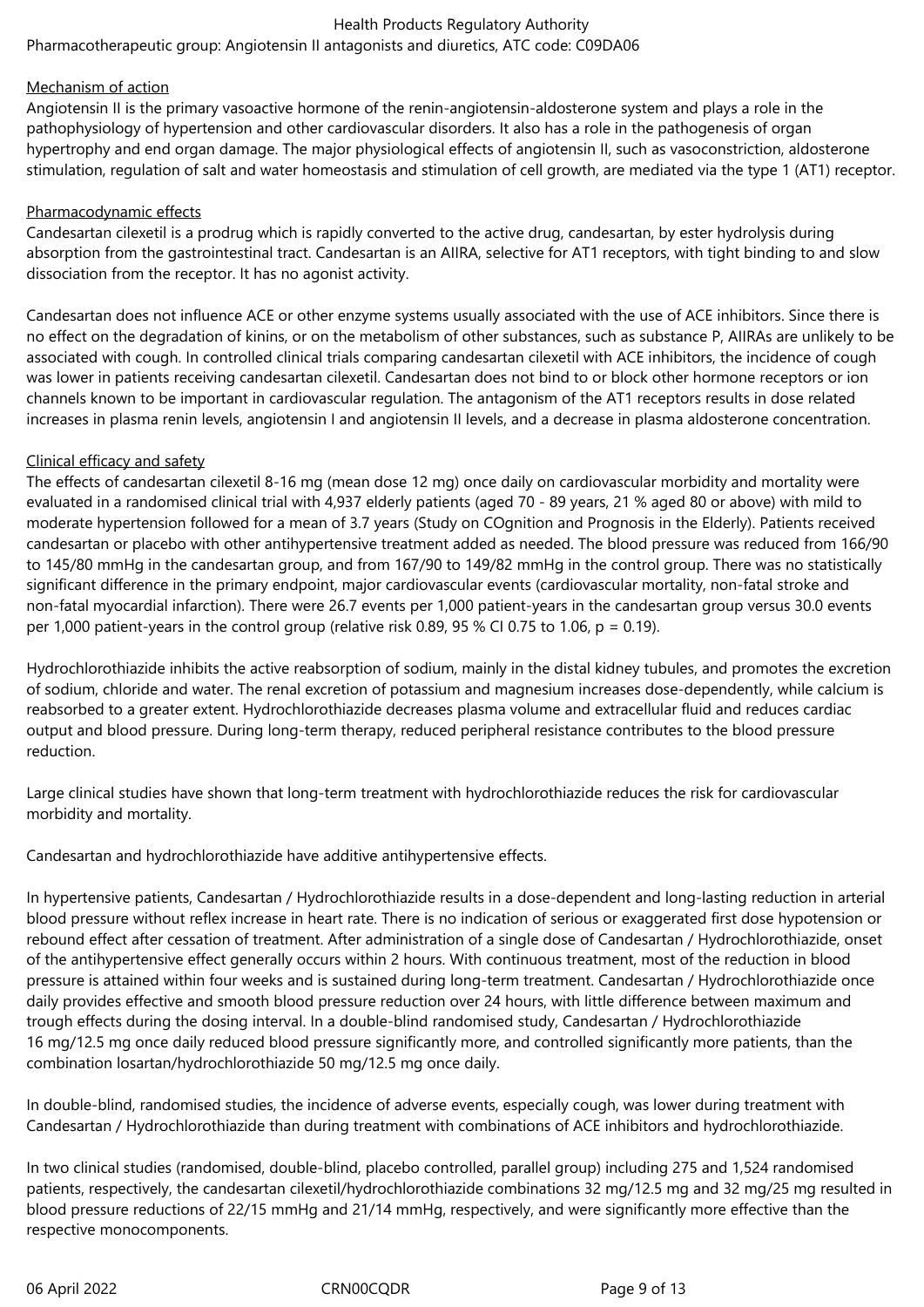In a randomised, double-blind, parallel group clinical study including 1,975 randomised patients not optimally controlled on 32 mg candesartan cilexetil once daily, the addition of 12.5 mg or 25 mg hydrochlorothiazide resulted in additional blood pressure reductions. The candesartan cilexetil/hydrochlorothiazide combination 32 mg/25 mg was significantly more effective than the 32 mg/12.5 mg combination, and the overall mean blood pressure reductions were 16/10 mmHg and 13/9 mmHg, respectively.

Candesartan cilexetil/hydrochlorothiazide is similarly effective in patients irrespective of age and gender.

Currently there are no data on the use of candesartan cilexetil/hydrochlorothiazide in patients with renal disease/nephropathy, reduced left ventricular function/congestive heart failure and post myocardial infarction.

Two large randomised, controlled trials (ONTARGET (ONgoing Telmisartan Alone and in combination with Ramipril Global Endpoint Trial) and VA NEPHRON-D (The Veterans Affairs Nephropathy in Diabetes)) have examined the use of the combination of an ACE-inhibitor with an angiotensin II receptor blocker.

ONTARGET was a study conducted in patients with a history of cardiovascular or cerebrovascular disease, or type 2 diabetes mellitus accompanied by evidence of end-organ damage. VA NEPHRON-D was a study in patients with type 2 diabetes mellitus and diabetic nephropathy.

These studies have shown no significant beneficial effect on renal and/or cardiovascular outcomes and mortality, while an increased risk of hyperkalaemia, acute kidney injury and/or hypotension as compared to monotherapy was observed. Given their similar pharmacodynamic properties, these results are also relevant for other ACE-inhibitors and angiotensin II receptor blockers.

ACE-inhibitors and angiotensin II receptor blockers should therefore not be used concomitantly in patients with diabetic nephropathy.

ALTITUDE (Aliskiren Trial in Type 2 Diabetes Using Cardiovascular and Renal Disease Endpoints) was a study designed to test the benefit of adding aliskiren to a standard therapy of an ACE-inhibitor or an angiotensin II receptor blocker in patients with type 2 diabetes mellitus and chronic kidney disease, cardiovascular disease, or both. The study was terminated early because of an increased risk of adverse outcomes. Cardiovascular death and stroke were both numerically more frequent in the aliskiren group than in the placebo group and adverse events and serious adverse events of interest (hyperkalaemia, hypotension and renal dysfunction) were more frequently reported in the aliskiren group than in the placebo group.

## Non-melanoma skin cancer

Based on available data from epidemiological studies, cumulative dose-dependent association between HCT and NMSC has been observed. One study included a population comprised of 71,533 cases of BCC and of 8,629 cases of SCC matched to 1,430,833 and 172,462 population controls, respectively. High HCT use (≥ 50,000 mg cumulative) was associated with an adjusted OR of 1.29 (95 % CI: 1.23-1.35) for BCC and 3.98 (95 % CI: 3.68-4.31) for SCC. A clear cumulative dose response relationship was observed for both BCC and SCC. Another study showed a possible association between lip cancer (SCC) and exposure to HCT: 633 cases of lip-cancer were matched with 63,067 population controls, using a risk-set sampling strategy. A cumulative dose-response relationship was demonstrated with an adjusted OR 2.1 (95 % CI: 1.7-2.6) increasing to OR 3.9  $(3.0-4.9)$  for high use  $\sim$  25,000 mg) and OR 7.7 (5.7-10.5) for the highest cumulative dose  $\sim$  100,000 mg) (see also section 4.4).

## **5.2 Pharmacokinetic properties**

Concomitant administration of candesartan cilexetil and hydrochlorothiazide has no clinically significant effect on the pharmacokinetics of either medicinal product.

## Absorption and distribution

## *Candesartan cilexetil*

Following oral administration, candesartan cilexetil is converted to the active substance candesartan. The absolute bioavailability of candesartan is approximately 40 % after an oral solution of candesartan cilexetil. The relative bioavailability of a tablet formulation of candesartan cilexetil compared with the same oral solution is approximately 34 % with very little variability. The mean peak serum concentration  $(C_{\text{max}})$  is reached 3 - 4 hours following tablet intake. The candesartan serum concentrations increase linearly with increasing doses in the therapeutic dose range. No gender related differences in the pharmacokinetics of candesartan have been observed. The area under the serum concentration versus time curve (AUC) of candesartan is not significantly affected by food.

Candesartan is highly bound to plasma protein (more than 99%). The apparent volume of distribution of candesartan is 0.1l/kg.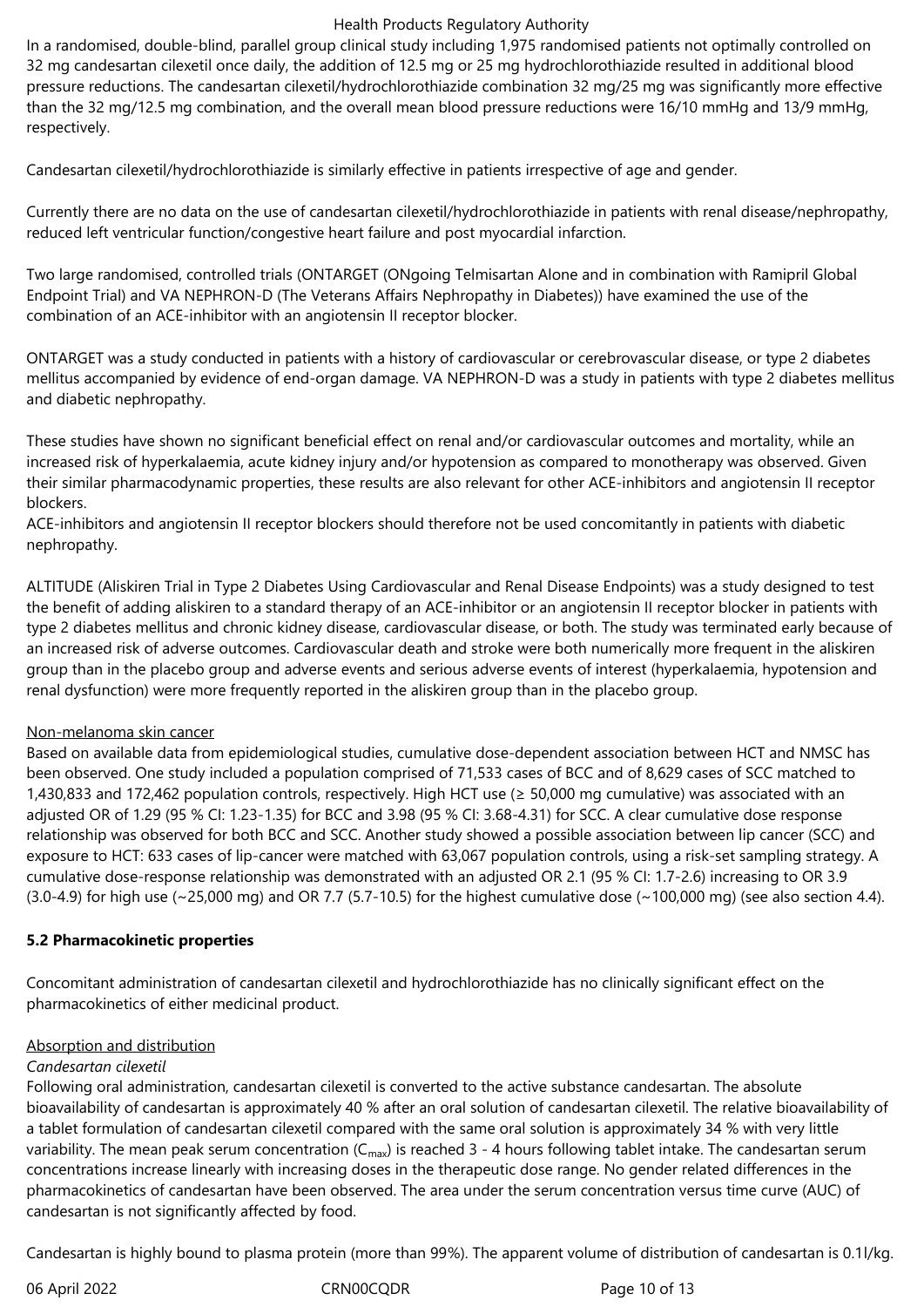## *Hydrochlorothiazide*

Hydrochlorothiazide is rapidly absorbed from the gastrointestinal tract with an absolute bioavailability of approximately 70%. Concomitant intake of food increases the absorption by approximately 15%. The bioavailability may decrease in patients with cardiac failure and pronounced oedema.

The plasma protein binding of hydrochlorothiazide is approximately 60%. The apparent volume of distribution is approximately 0.8l/kg.

## Biotransformation and elimination

## *Candesartan cilexetil*

Candesartan is mainly eliminated unchanged via urine and bile and only to a minor extent eliminated by hepatic metabolism (CYP2C9). Available interaction studies indicate no effect on CYP2C9 and CYP3A4. Based on *in vitro* data, no interaction would be expected to occur *in vivo* with medicinal products whose metabolism is dependent upon cytochrome P450 isoenzymes CYP1A2, CYP2A6, CYP2C9, CYP2C19, CYP2D6, CYP2E1 or CYP3A4. The terminal half-life  $(t<sub>1/2</sub>)$  of candesartan is approximately 9 hours. There is no accumulation following multiple doses. The half-life of candesartan remains unchanged (approximately 9 h) after administration of candesartan cilexetil in combination with hydrochlorothiazide. No additional accumulation of candesartan occurs after repeated doses of the combination compared to monotherapy.

Total plasma clearance of candesartan is about 0.37 ml/min/kg, with a renal clearance of about 0.19 ml/min/kg. The renal elimination of candesartan is both by glomerular filtration and active tubular secretion. Following an oral dose of <sup>14</sup>C-labelled candesartan cilexetil, approximately 26 % of the dose is excreted in the urine as candesartan and 7 % as an inactive metabolite while approximately 56 % of the dose is recovered in the faeces as candesartan and 10 % as the inactive metabolite.

## *Hydrochlorothiazide*

Hydrochlorothiazide is not metabolised and is excreted almost entirely as unchanged drug by glomerular filtration and active tubular secretion. The terminal t<sub>1/2</sub> of hydrochlorothiazide is approximately 8 hours. Approximately 70 % of an oral dose is eliminated in the urine within 48 hours. The half-life of hydrochlorothiazide remains unchanged (approximately 8 h) after administration of hydrochlorothiazide in combination with candesartan cilexetil. No additional accumulation of hydrochlorothiazide occurs after repeated doses of the combination compared to monotherapy.

## Pharmacokinetics in special populations

## *Candesartan cilexetil*

In elderly subjects (over 65 years), C<sub>max</sub> and AUC of candesartan are increased by approximately 50 % and 80 %, respectively in comparison to young subjects. However, the blood pressure response and the incidence of adverse events are similar after a given dose of Candesartan / Hydrochlorothiazide in young and elderly patients (see section 4.2).

In patients with mild to moderate renal impairment,  $C_{max}$  and AUC of candesartan increased during repeated dosing by approximately 50 % and 70 %, respectively, but the terminal  $t_{1/2}$  was not altered, compared to patients with normal renal function. The corresponding changes in patients with severe renal impairment were approximately 50 % and 110 %, respectively. The terminal t<sub>1/2</sub> of candesartan was approximately doubled in patients with severe renal impairment. The pharmacokinetics in patients undergoing haemodialysis were similar to those in patients with severe renal impairment.

In two studies, both including patients with mild to moderate hepatic impairment, there was an increase in the mean AUC of candesartan of approximately 20 % in one study and 80 % in the other study (see section 4.2). There is no experience in patients with severe hepatic impairment.

## *Hydrochlorothiazide*

The terminal  $t_{1/2}$  of hydrochlorothiazide is prolonged in patients with renal impairment.

## **5.3 Preclinical safety data**

There were no qualitative new toxic findings with the combination compared to that observed for each component. In preclinical safety studies candesartan itself had effects on the kidneys and on red cell parameters at high doses in mice, rats, dogs and monkeys. Candesartan caused a reduction of red blood cell parameters (erythrocytes, haemoglobin, haematocrit). Effects on the kidneys (such as regeneration, dilatation and basophilia in tubules; increased plasma concentrations of urea and creatinine) were induced by candesartan which could be secondary to the hypotensive effect leading to alterations of renal perfusion. Addition of hydrochlorothiazide potentiates the nephrotoxicity of candesartan. Furthermore, candesartan induced hyperplasia/hypertrophy of the juxtaglomerular cells.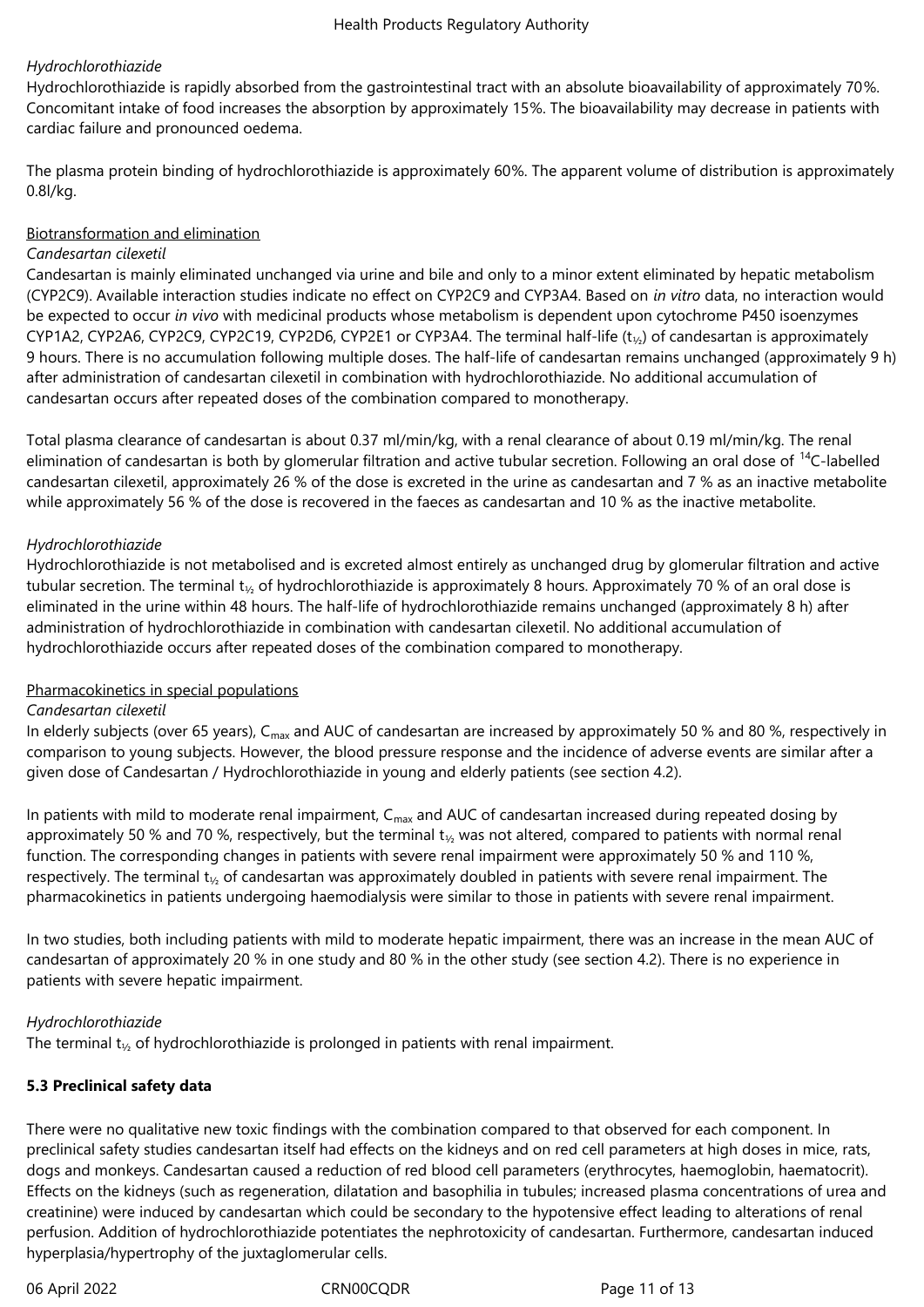These changes were considered to be caused by the pharmacological action of candesartan and to be of little clinical relevance.

Foetotoxicity has been observed in late pregnancy with candesartan. The addition of hydrochlorothiazide did not significantly affect the outcome of foetal development studies in rats, mice or rabbits (see section 4.6).

Candesartan and hydrochlorothiazide both show genotoxic activity at very high concentrations/doses. Data from in vitro and in vivo genotoxicity testing indicate that candesartan and hydrochlorothiazide are unlikely to exert any mutagenic or clastogenic activity under conditions of clinical use.

There was no evidence that either compound is carcinogenic.

## **6 PHARMACEUTICAL PARTICULARS**

## **6.1 List of excipients**

Lactose monohydrate Maize starch Hydroxypropylcellulose Croscarmellose sodium Magnesium stearate Triethyl Citrate

## **6.2 Incompatibilities**

Not applicable

## **6.3 Shelf life**

3 years

## **6.4 Special precautions for storage**

Do not store above 25°C

## **6.5 Nature and contents of container**

## PVC-PVDC/ Alu blister

#### Pack sizes:

7, 7x1 (single dose unit), 10, 10x1 (single dose unit), 14, 14x1 (single dose unit), 28, 28x1 (single dose unit), 30, 30x1(single dose unit) , 50, 50x1 (single dose unit), 56, 56x1 (single dose unit), 90, 90x1 (single dose unit), 98, 98x1 (single dose unit), 100, 100x1 (single dose unit), 112, 112x1 (single dose unit), 126, 126x1 (single dose unit), 140, 140x1 (single dose unit), 154, 154x1 (single dose unit), 168, 168x1 (single dose unit), 182, 182x1 (single dose unit), 196, 196x1 (single dose unit) tablets.

Not all pack sizes may be marketed.

## **6.6 Special precautions for disposal and other handling**

No special requirements

## **7 MARKETING AUTHORISATION HOLDER**

Clonmel Healthcare Ltd Waterford Road Clonmel, Co. Tipperary Ireland